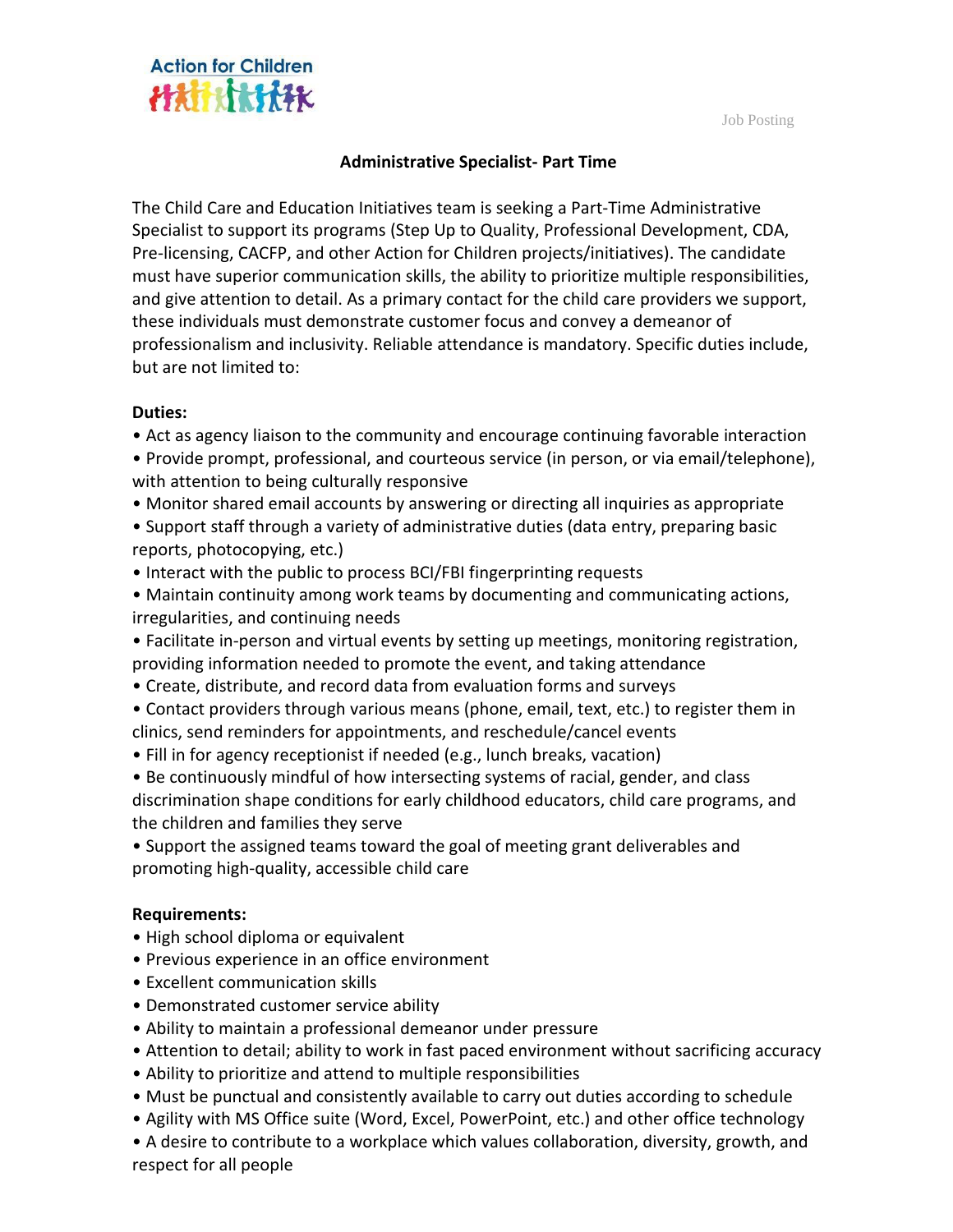



## **The following are desired but not required qualifications:**

• Ability to speak Spanish, Arabic, Somali, or other language

• Familiarity with the Ohio Professional Registry, Step Up To Quality, Child Care Licensing Requirements, Child Development Associate credential (CDA), and/or the Child and Adult Care Food Program (CACFP)

- Familiarity with the Ohio Administrative Code, Apricot 360, and/or basic survey design
- Experience with child care programs, adult learners, and/or non-profit organizations

#### **How to Apply:**

Interested individuals should send a resume and cover letter outlining how they meet the specific requirements of the position to [jobs@actionforchildren.org.](mailto:jobs@actionforchildren.org)

No phone calls please. Action for Children is an equal opportunity employer.

While we sincerely appreciate all applications, only those candidates selected for interview will be contacted.

Please note, the selected candidate will be required to submit to our background and reference checking process.

\*\*Action for Children has adopted a mandatory COVID-19 vaccination policy for all current and future employees focused on safeguarding the health and safety of our employees and their families; our customers and visitors; and our community. Action for Children is an equal opportunity employer and does allow for accommodations based on medical exemptions and/or sincerely held religious beliefs.\*\*